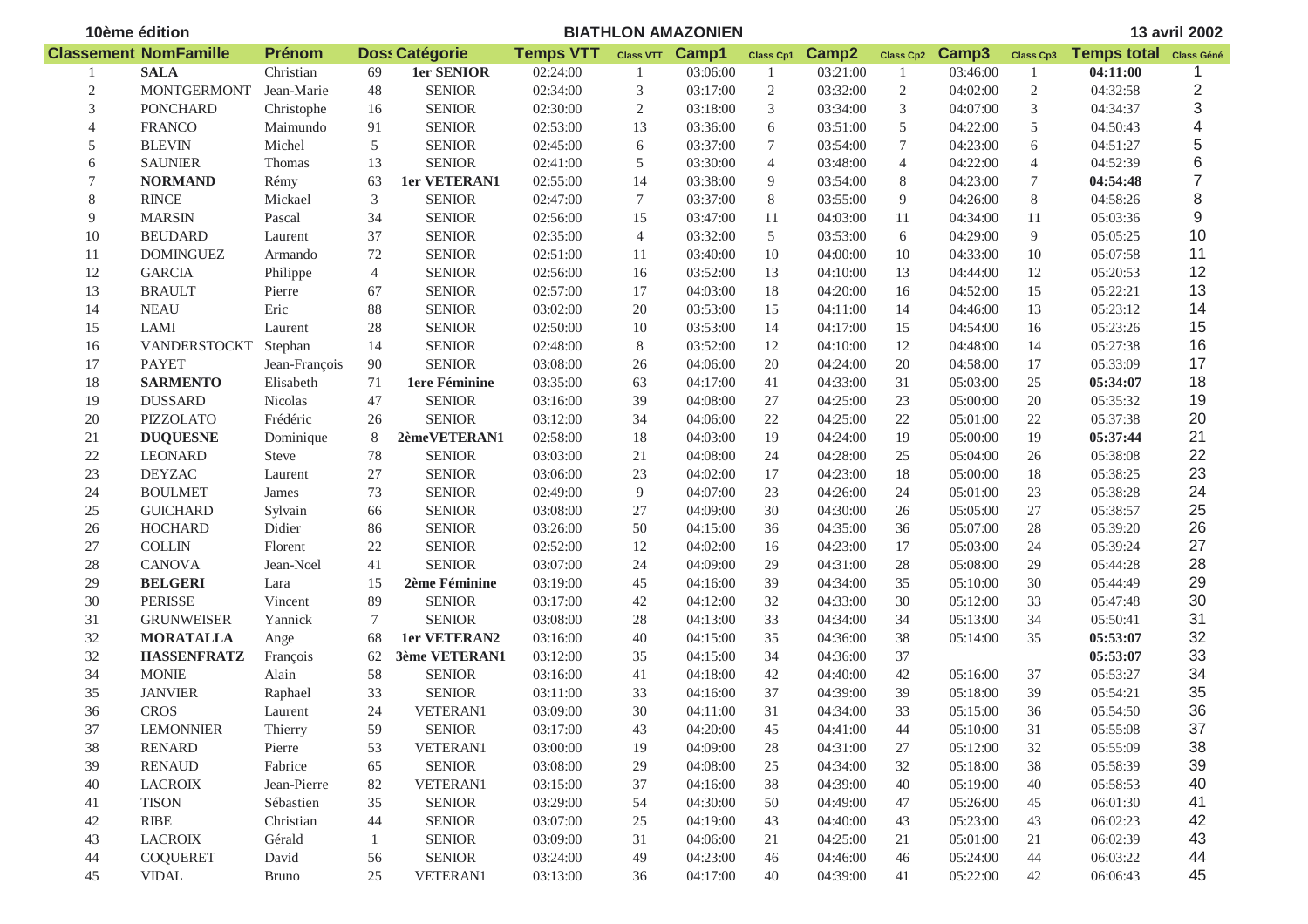|          | 10ème édition           |                                            |        | <b>BIATHLON AMAZONIEN</b> |          |    |          |        |          |    |          |        | 13 avril 2002 |    |  |
|----------|-------------------------|--------------------------------------------|--------|---------------------------|----------|----|----------|--------|----------|----|----------|--------|---------------|----|--|
| 46       | <b>BERNARD</b>          | Benoit                                     | 23     | <b>SENIOR</b>             | 03:15:00 | 38 | 04:08:00 | 26     | 04:32:00 | 29 | 05:22:00 | 41     | 06:13:53      | 46 |  |
| 47       | <b>CALLEC</b>           | Patrick                                    | 70     | <b>SENIOR</b>             | 03:10:00 | 32 | 04:19:00 | 44     | 04:44:00 | 45 | 05:32:00 | 46     | 06:16:28      | 47 |  |
| 47       | <b>CHAUVIN</b>          | Willy                                      | 49     | <b>SENIOR</b>             | 03:20:00 | 46 | 04:26:00 | 47     | 04:50:00 | 48 | 05:32:00 | 47     | 06:16:28      | 48 |  |
| 49       | <b>BOUTOLLEAU</b>       | Eric                                       | 19     | <b>SENIOR</b>             | 03:34:00 | 59 | 04:39:00 | 59     | 05:02:00 | 54 | 05:38:00 | 49     | 06:17:53      | 49 |  |
| 50       | <b>DELEPINE</b>         | Ludovic                                    | 29     | <b>SENIOR</b>             | 03:22:00 | 48 | 04:26:00 | 48     | 04:52:00 | 49 | 05:33:00 | 48     | 06:21:39      | 50 |  |
| 51       | <b>GRANPRE</b>          | Arnaud                                     | 75     | <b>SENIOR</b>             | 03:33:00 | 58 | 04:36:00 | 54     | 05:00:00 | 51 | 05:44:00 | 51     | 06:27:12      | 51 |  |
| 52       | <b>BAILLY</b>           | Annie                                      | 50     | <b>3ème Féminine</b>      | 03:34:00 | 60 | 04:37:00 | 55     | 05:02:00 | 52 | 05:44:00 | 52     | 06:27:27      | 52 |  |
| 52       | <b>LESIRE</b>           | Eric                                       | 51     | VETERAN1                  | 03:34:00 | 61 | 04:37:00 | 56     | 05:02:00 | 53 | 05:44:00 | 53     | 06:27:27      | 53 |  |
| 54       | DEOLIVEIRA LEAC Roberto |                                            | 2      | <b>SENIOR</b>             | 03:21:00 | 47 | 04:28:00 | 49     | 04:55:00 | 50 | 05:41:00 | 50     | 06:29:23      | 54 |  |
| 55       | <b>LESECQ</b>           | Laurent                                    | 85     | <b>SENIOR</b>             | 03:27:00 | 51 | 04:36:00 | 53     | 05:05:00 | 55 | 05:49:00 | 54     | 06:36:39      | 55 |  |
| 56       | <b>VERRAES</b>          | Gautier                                    | 87     | <b>SENIOR</b>             | 03:34:00 | 62 | 04:48:00 | 62     | 05:15:00 | 61 |          |        | 06:40:08      | 56 |  |
| 57       | <b>HERVE</b>            | Eric                                       | 6      | <b>SENIOR</b>             | 03:28:00 | 53 | 04:39:00 | 58     | 05:06:00 | 56 | 05:55:00 | 55     | 06:41:35      | 57 |  |
| 57       | <b>GEOFFROY</b>         | <b>Bruno</b>                               | 9      | <b>SENIOR</b>             | 03:27:00 | 52 | 04:39:00 | 57     | 05:07:00 | 57 | 05:55:00 | 56     | 06:41:35      | 58 |  |
| 59       | <b>GOLITIN</b>          | $\operatorname{Jos}\nolimits\acute{\rm e}$ | 74     | <b>VETERAN1</b>           | 04:01:00 | 68 | 05:08:00 | 66     | 05:28:00 | 65 | 06:07:00 | 62     | 06:46:06      | 59 |  |
| 60       | <b>CARROUGET</b>        | Christophe                                 | 79     | <b>SENIOR</b>             | 03:53:00 | 65 | 05:03:00 | 64     | 05:27:00 | 64 | 06:05:00 | 60     | 06:49:01      | 60 |  |
| 61       | CUSSONNEAU              | Jérome                                     | 64     | <b>SENIOR</b>             | 03:17:00 | 44 | 04:36:00 | 52     | 05:08:00 | 58 | 05:59:00 | 57     | 06:59:09      | 61 |  |
| 61       | CAPDEBOSCQ              | Jean-Luc                                   | 46     | <b>SENIOR</b>             | 03:05:00 | 22 | 04:36:00 | 51     | 05:09:00 | 59 | 05:59:00 | 58     | 06:59:09      | 62 |  |
| 63       | <b>SAIBOU</b>           | Yves                                       | 17     | VETERAN1                  | 03:32:00 | 57 | 04:44:00 | 60     | 05:10:00 | 60 | 06:05:00 | 59     | 06:59:18      | 63 |  |
| 64       | <b>GOURMELON</b>        | Xavier                                     | 12     | <b>SENIOR</b>             | 04:02:00 | 72 | 05:10:00 | 69     | 05:30:00 | 66 | 06:14:00 | 63     | 07:00:38      | 64 |  |
| 64       | <b>HERQUE</b>           | Jean-Michel                                | 83     | <b>SENIOR</b>             | 04:01:00 | 69 | 05:10:00 | 67     | 05:34:00 | 67 | 06:14:00 | 64     | 07:00:38      | 65 |  |
| 66       | <b>PAGET</b>            | Alexandre                                  | 40     | <b>SENIOR</b>             | 03:30:00 | 56 | 04:47:00 | 61     | 05:17:00 | 62 | 06:07:00 | 61     | 07:01:22      | 66 |  |
| 67       | <b>BOUGARAN</b>         | Jean-Michel                                | 60     | <b>SENIOR</b>             | 04:00:00 | 67 | 05:12:00 | 70     | 05:35:00 | 69 | 06:19:00 | 65     | 07:04:46      | 67 |  |
| 68       | <b>LACOUVE</b>          | Marc                                       | 20     | <b>SENIOR</b>             | 04:01:00 | 70 | 05:10:00 | 68     | 05:34:00 | 68 | 06:21:00 | 66     | 07:10:07      | 68 |  |
| 69       | LE GUIN                 | Gérard                                     | 36     | <b>VETERAN1</b>           | 03:29:00 | 55 | 04:52:00 | 63     | 05:21:00 | 63 | 06:22:00 | 67     | 07:14:50      | 69 |  |
| 70       | <b>FISCHER</b>          | Olivier                                    | 39     | <b>SENIOR</b>             | 04:02:00 | 73 | 05:29:00 | 77     | 06:01:00 | 78 | 06:37:00 | 70     | 07:20:24      | 70 |  |
| 71       | <b>BROUARD</b>          | André                                      | 76     | 2ème VETERAN2             | 04:01:00 | 71 | 05:19:00 | 72     | 05:43:00 | 72 | 06:32:00 | 69     | 07:22:44      | 71 |  |
| 72       | <b>BRADU</b>            | Sébastien                                  | 11     | <b>SENIOR</b>             | 03:53:00 | 66 | 05:14:00 | 71     | 05:42:00 | 71 | 06:32:00 | 68     | 07:28:34      | 72 |  |
| 73       | VAN REUSSEL             | Jacques                                    | 30     | 3èmeVETERAN2              | 04:02:00 | 74 | 05:21:00 | 73     | 05:56:00 | 74 | 06:49:00 | 76     | 07:31:22      | 73 |  |
| 74       | <b>CHAUTENT</b>         | Henri                                      | 42     | VETERAN2                  | 04:17:00 | 77 | 05:27:00 | 75     | 05:59:00 | 76 | 06:48:00 | 75     | 07:36:57      | 74 |  |
| 75       | <b>LARMIGNAT</b>        | Geoffroy                                   | 43     | <b>SENIOR</b>             | 04:11:00 | 75 | 05:23:00 | 74     | 05:51:00 | 73 | 06:42:00 | $71\,$ | 07:40:16      | 75 |  |
| 76       | <b>SIHOMBING</b>        | Japarlin                                   | 55     | <b>SENIOR</b>             | 04:11:00 | 76 | 05:29:00 | 78     | 06:04:00 | 79 | 06:52:00 | $77\,$ | 07:42:16      | 76 |  |
| 77       | <b>JONNEAUX</b>         | Jean-Claude                                | 52     | VETERAN2                  | 03:40:00 | 64 | 05:08:00 | 65     | 05:40:00 | 70 | 06:45:00 | 72     | 07:43:44      | 77 |  |
| 78       | <b>SARANGA</b>          | Stéphane                                   | 31     | <b>SENIOR</b>             | 04:34:00 | 84 | 05:50:00 | 84     | 06:15:00 | 82 | 06:57:00 | 79     | 07:49:31      | 78 |  |
| 79       | <b>GODBILLE</b>         | Eric                                       | 54     | <b>SENIOR</b>             | 04:30:00 | 81 | 05:42:00 | 82     | 06:10:00 | 81 | 06:58:00 | $80\,$ | 07:50:10      | 79 |  |
| 80       | <b>REY</b>              | Vincent                                    | $38\,$ | <b>SENIOR</b>             | ???      |    | 05:33:00 | 79     | 06:05:00 | 80 | 06:54:00 | 78     | 07:54:19      | 80 |  |
| 81       | <b>GUIDAT</b>           | Laurent                                    | 18     | <b>SENIOR</b>             | 04:37:00 | 85 | 05:57:00 | 89     | 06:20:00 | 85 | 07:03:00 | $81\,$ | 07:56:19      | 81 |  |
| 82       | <b>CRENN</b>            | Erwan                                      | 61     | <b>SENIOR</b>             | 04:30:00 | 82 | 05:55:00 | 86     | 06:17:00 | 84 | 07:06:00 | 82     | 08:00:49      | 82 |  |
| 83       | <b>MICHAELI</b>         | Cathy                                      | 84     | <b>SENIOR</b>             | 04:31:00 | 83 | 05:57:00 | 88     | 06:26:00 | 87 | 07:20:00 | 83     | 08:17:57      | 83 |  |
| 83       | <b>LARGENTON</b>        | Jean-Christophe                            | 57     | VETERAN1                  | 04:20:00 | 79 | 05:42:00 | 81     | 06:16:00 | 83 | 07:25:00 | 85     | 08:17:57      | 84 |  |
| 85       | <b>DELOLY</b>           | Henri                                      | $45\,$ | VETERAN2                  | 04:17:00 | 78 | 05:48:00 | 83     | 06:24:00 | 86 | 07:23:00 | 84     | 08:29:53      | 85 |  |
| 86       | <b>DOIGNON</b>          | Jacques                                    | 80     | VETERAN2                  | 04:26:00 | 80 | 05:55:00 | 85     | 06:28:00 | 88 | 07:27:00 | 86     | 08:33:03      | 86 |  |
| 87       | LE COSTOEC              | Patrick                                    | $77\,$ | <b>SENIOR</b>             | 04:44:00 | 86 | 06:37:00 | 90     | 07:16:00 | 90 | 07:50:00 | 88     | 08:46:47      | 87 |  |
| 88       | <b>DELOBEL</b>          | Olivier                                    | $32\,$ | <b>SENIOR</b>             | 04:59:00 | 87 | 06:37:00 | 91     | 07:30:00 | 91 |          |        | 09:30:30      | 88 |  |
| 89       | <b>GODARD</b>           | Olivier                                    | $10\,$ | <b>SENIOR</b>             |          |    |          |        |          |    |          |        | 12:30:00      | 89 |  |
| $\rm NC$ | <b>ABANI</b>            | Aïcha                                      | 92     | <b>SENIOR</b>             | Abandon  |    | 05:35:00 | $80\,$ | 06:00:00 | 77 | 06:45:00 | 73     | 07:31:38      |    |  |
| NC       | <b>HEYMES</b>           | Serges                                     | 21     | <b>SENIOR</b>             | Abandon  |    | 05:28:00 | 76     | 05:58:00 | 75 | 06:48:00 | 74     | 07:36:57      |    |  |